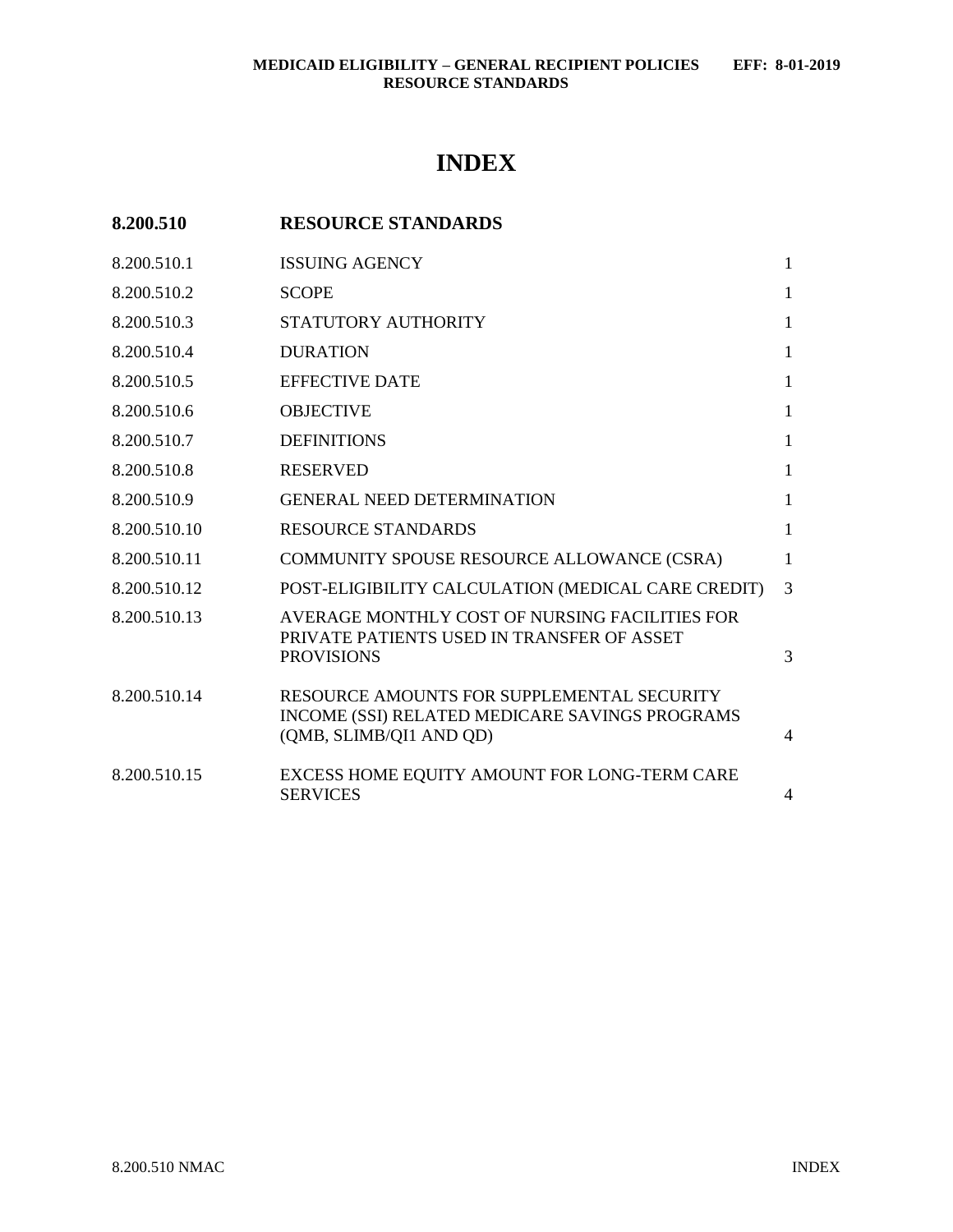#### **TITLE 8 SOCIAL SERVICES CHAPTER 200 MEDICAID ELIGIBILITY - GENERAL RECIPIENT POLICIES PART 510 RESOURCE STANDARDS**

<span id="page-1-0"></span>**8.200.510.1 ISSUING AGENCY:** New Mexico Human Services Department (HSD). [8.200.510.1 NMAC - Rp, 8.200.510.1 NMAC, 7/1/2015]

<span id="page-1-1"></span>**8.200.510.2 SCOPE:** The rule applies to the general public. [8.200.510.2 NMAC - Rp, 8.200.510.2 NMAC, 7/1/2015]

<span id="page-1-2"></span>**8.200.510.3 STATUTORY AUTHORITY:** The New Mexico medicaid program and other health care programs are administered pursuant to regulations promulgated by the federal department of health and human services under Title XIX of the Social Security Act as amended or by state statute. See Section 27-1-12 et seq. NMSA 1978.

[8.200.510.3 NMAC - Rp, 8.200.510.3 NMAC, 7/1/2015]

<span id="page-1-3"></span>**8.200.510.4 DURATION:** Permanent.

[8.200.510.4 NMAC - Rp, 8.200.510.4 NMAC, 7/1/2015]

<span id="page-1-4"></span>**8.200.510.5 EFFECTIVE DATE:** July 1, 2015, unless a later date is cited at the end of a section. [8.200.510.5 NMAC - Rp, 8.200.510.5 NMAC, 7/1/2015]

<span id="page-1-5"></span>**8.200.510.6 OBJECTIVE:** The objective of this rule is to provide specific instructions when determining eligibility for the medicaid program and other health care programs. Generally, applicable eligibility rules are detailed in the medical assistance division (MAD) eligibility policy manual, specifically 8.200.400 NMAC, *General Medicaid Eligibility*. Processes for establishing and maintaining MAD eligibility are detailed in the income support division (ISD) general provisions 8.100 NMAC, *General Provisions for Public Assistance Programs*. [8.200.510.6 NMAC - Rp, 8.200.510.6 NMAC, 7/1/2015]

#### <span id="page-1-6"></span>**8.200.510.7 DEFINITIONS: [RESERVED]**

<span id="page-1-7"></span>**8.200.510.8 [RESERVED]**

[8.200.510.8 NMAC - Rp, 8.200.510.8 NMAC, 7/1/2015; A/E, 3/1/2017]

<span id="page-1-8"></span>**8.200.510.9 GENERAL NEED DETERMINATION:** To be eligible for medical assistance division (MAD) benefits, an applicant or recipient must meet specific resource and income standards based on eligibility category. [8.200.510.9 NMAC - Rp, 8.200.510.9 NMAC, 7/1/2015]

<span id="page-1-9"></span>**8.200.510.10 RESOURCE STANDARDS:** For specific information on liquid, non-liquid and countable resources, resource exclusions, deemed resources, resource transfers or trusts see specific medical assistance programs (MAP) eligibility categories. Standards for community spouse resource allowance, medical care credit calculations and average cost for nursing facility care are included in this section. [8.200.510.10 NMAC - Rp, 8.200.510.10 NMAC, 7/1/2015]

<span id="page-1-10"></span>**8.200.510.11 COMMUNITY SPOUSE RESOURCE ALLOWANCE (CSRA):** The CSRA standard varies based on when the applicant or recipient become institutionalized for a continuous period. The CSRA remains constant even if it was calculated prior to submission of a formal MAP application. If institutionalization began:

**A.** Between September 30, 1989 and December 31, 1989, the state maximum CSRA is \$30,000 and the federal maximum CRSA is \$60,000.

**B.** On or after January 1, 1990, the state minimum is \$31,290 and the federal maximum CSRA is \$62,580.

**C.** On or after January 1, 1991, the state minimum is \$31,290 and the federal maximum CSRA is \$66,480.

**D.** On or before January 1, 1992, the state minimum is \$31,290 and the federal maximum CSRA is \$68,700.

**E.** On or after January 1, 1993, the state minimum is \$31,290 and the federal maximum CSRA is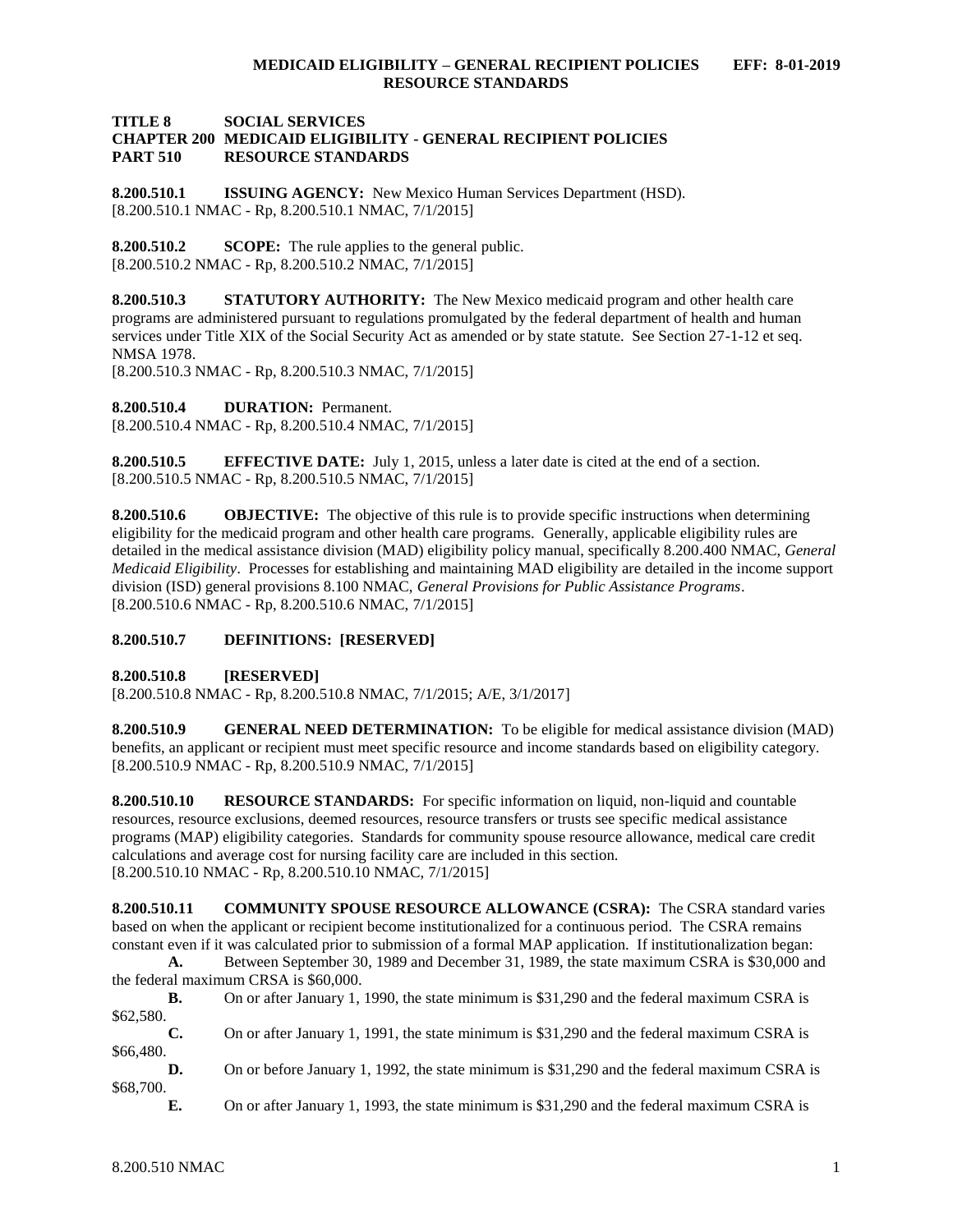### **MEDICAID ELIGIBILITY – GENERAL RECIPIENT POLICIES EFF: 8-01-2019 RESOURCE STANDARDS**

| \$70,740.                |                                                                                                          |
|--------------------------|----------------------------------------------------------------------------------------------------------|
| F.                       | On or after January 1, 1994, the state minimum is \$31,290 and the federal maximum CSRA is               |
| \$72,660.<br>G.          | On or after January 1, 1995, the state minimum is \$31,290 and the federal maximum CSRA is               |
| \$74,820.                |                                                                                                          |
| Η.<br>\$76,740.          | On or after January 1, 1996, the state minimum is \$31,290 and the federal maximum CSRA is               |
| I.                       | On or after January 1, 1997, the state minimum is \$31,290 and the federal maximum CSRA is               |
| \$79,020.<br>J.          | On or after January 1, 1998, the state minimum is \$31,290 and the federal maximum CSRA is               |
| \$80,760.<br>К.          | On or after January 1, 1999, the state minimum is \$31,290 and the federal maximum CSRA is               |
| \$81,960.<br>L.          | On or after January 1, 2000, the state minimum is \$31,290 and the federal maximum CSRA is               |
| \$84,120.<br>М.          | On or after January 1, 2001, the state minimum is \$31,290 and the federal maximum CSRA is               |
| \$87,000.                |                                                                                                          |
| N.<br>\$89,280.          | On or after January 1, 2002, the state minimum is \$31,290 and the federal maximum CSRA is               |
| О.<br>\$90,660.          | On or after January 1, 2003, the state minimum is \$31,290 and the federal maximum CSRA is               |
| <b>P.</b><br>\$92,760.   | On or after January 1, 2004, the state minimum is \$31,290 and the federal maximum CSRA is               |
| Q.                       | On or after January 1, 2005, the state minimum is \$31,290 and the federal maximum CSRA is               |
| \$95,100.<br>R.          | On or after January 1, 2006, the state minimum is \$31,290 and the federal maximum CSRA is               |
| \$99,540.<br>S.          | On or after January 1, 2007, the state minimum is \$31,290 and the federal maximum CSRA is               |
| \$101,640.<br>т.         | On or after January 1, 2008, the state minimum is \$31,290 and the federal maximum CSRA is               |
| \$104,400.<br>U.         | On or after January 1, 2009, the state minimum is \$31,290 and the federal maximum CSRA is               |
| \$109,560.<br>V.         | On or after January 1, 2010, the state minimum is \$31,290 and the federal maximum CSRA                  |
| remains \$109,560.       |                                                                                                          |
| W.<br>remains \$109,560. | On or after January 1, 2011, the state minimum is \$31,290 and the federal maximum CSRA                  |
| Х.                       | On or after January 1, 2012, the state minimum is \$31,290 and the federal maximum CSRA is               |
| \$113,640.<br>Υ.         | On or after January 1, 2013, the state minimum is \$31,290 and the federal maximum CSRA is               |
| \$115,920.<br>Z.         | On or after January 1, 2014, the state minimum is \$31,290 and the federal maximum CSRA is               |
| \$117,240.               |                                                                                                          |
| AA.<br>\$119,220.        | On or after January 1, 2015, the state minimum is \$31,290 and the federal maximum CSRA is               |
| BB.<br>\$119,220.        | On or after January 1, 2016, the state minimum is \$31,290 and the federal maximum CSRA is               |
| CC.                      | On or after January 1, 2017, the state minimum is \$31,290 and the federal maximum CSRA is               |
| \$120,900.<br>DD.        | On or after January 1, 2018, the state minimum is \$31,290 and the federal maximum CSRA is               |
| \$123,600.<br>EE.        | On or after January 1, 2019, the state minimum is \$31,290 and the federal maximum CSRA is               |
| \$126,420.               |                                                                                                          |
| 4/11/2019; A, 7/30/2019] | [8.200.510.11 NMAC - Rp, 8.200.510.11 NMAC, 7/1/2015; A/E, 1/1/2016; A/E, 3/1/2017; A/E, 8/30/2018; A/E, |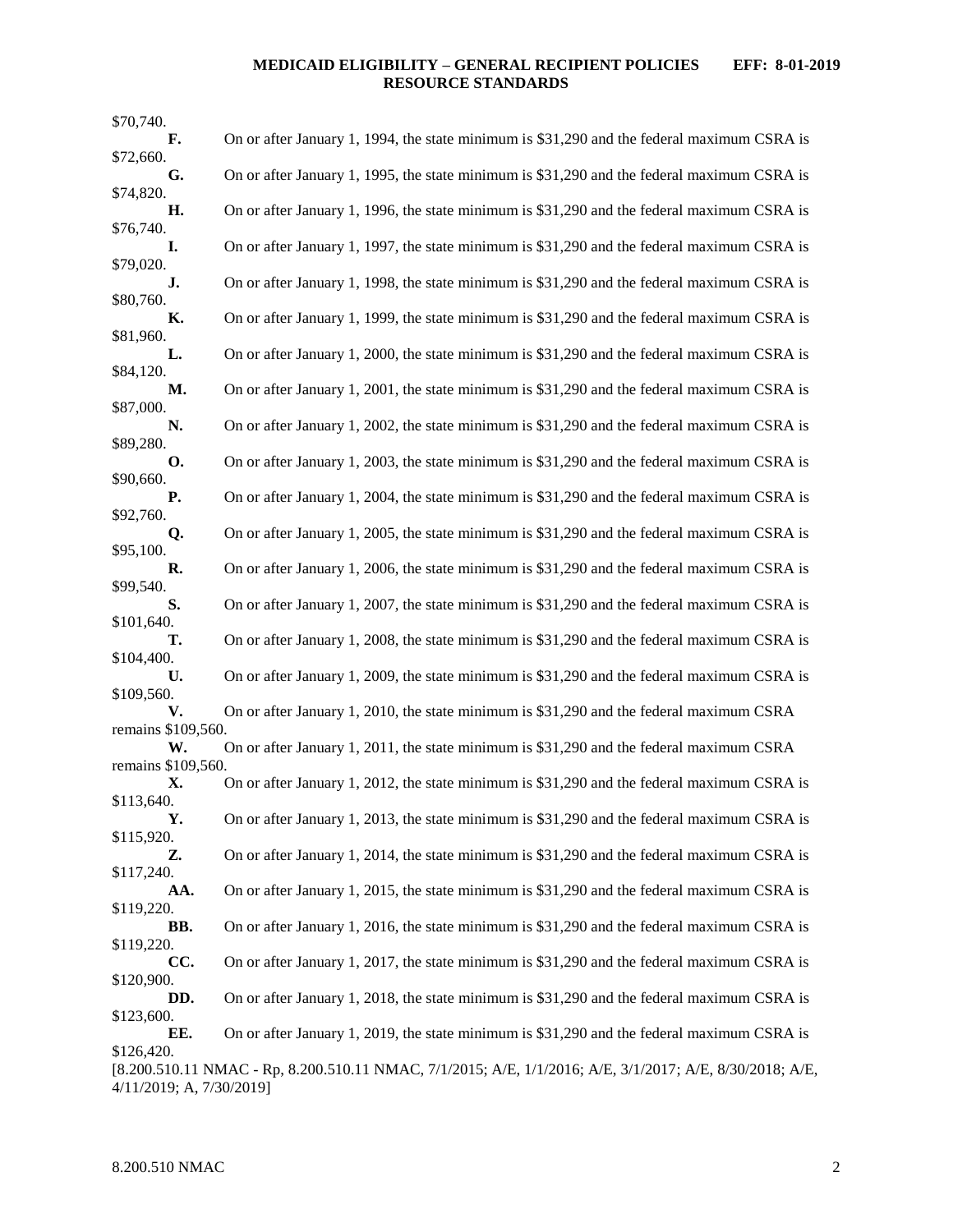#### **MEDICAID ELIGIBILITY – GENERAL RECIPIENT POLICIES EFF: 8-01-2019 RESOURCE STANDARDS**

<span id="page-3-0"></span>

| 8.200.510.12     | <b>POST-ELIGIBILITY CALCULATION (MEDICAL CARE CREDIT):</b> Apply applicable                                    |  |
|------------------|----------------------------------------------------------------------------------------------------------------|--|
|                  | deductions in the order listed below when determining the medical care credit for an institutionalized spouse. |  |
| <b>DEDUCTION</b> | AMOUNT                                                                                                         |  |

| А. |          |              | Personal needs allowance for institutionalized spouse: |         |
|----|----------|--------------|--------------------------------------------------------|---------|
|    | (T)      | July 1, 2018 |                                                        | \$72    |
|    | (2)      | July 1, 2017 |                                                        | \$70    |
| В. |          |              | Minimum monthly maintenance needs allowance (MMMNA):   |         |
|    | $\bf(1)$ | July 1, 2018 |                                                        | \$2,058 |
|    | (2)      | July 1, 2017 |                                                        | \$2,030 |
|    |          |              |                                                        |         |

**C.** The community spouse monthly income allowance (CSMIA) is calculated by subtracting the community spouse's gross income from the MMMNA:

**(1)** If allowable shelter expenses of the community spouse exceeds the minimum allowance then deduct an excess shelter allowance from community spouse's income that includes: expenses for rent; mortgage (including interest and principal); taxes and insurance; any maintenance charge for a condominium or cooperative; and an amount for utilities (if not part of maintenance charge above); use the standard utility allowance (SUA) deduction used in the food stamp program for the utility allowance.

|     | (a) | July 1, 2018                                         | \$617   |
|-----|-----|------------------------------------------------------|---------|
|     | (b) | July 1, 2017                                         | \$609   |
| (2) |     | Excess shelter allowance may not exceed the maximum: |         |
|     | (a) | Jan. 1, 2019                                         | \$1,103 |
|     | (b) | July 1, 2018                                         | \$1,032 |
|     | (c) | Jan. 1, 2018                                         | \$1,060 |
|     | (d) | July 1, 2017                                         | \$993   |

**D.** Any extra maintenance allowance ordered by a court of jurisdiction or a state administrative hearing officer.

**E.** Dependent family member income allowance (if applicable) calculated as follows: 1/3 X MMMNA - dependent member's income).

**F.** Non-covered medical expenses.

**G.** The maximum total of the community spouse monthly income allowance and excess shelter deduction may not exceed \$3,161.

[8.200.510.12 NMAC - Rp, 8.200.510.12 NMAC, 7/1/2015; A/E, 3/1/2017; A/E. 8/30/2018; A/E, 4/11/2019; A, 7/30/2019]

#### <span id="page-3-1"></span>**8.200.510.13 AVERAGE MONTHLY COST OF NURSING FACILITIES FOR PRIVATE PATIENTS USED IN TRANSFER OF ASSET PROVISIONS:** Costs of care are based on the date of application registration. **DATE AVERAGE COST PER MONTH**

| A.        | July 1, 1988 - Dec. 31, 1989            | $$1,726$ per month |
|-----------|-----------------------------------------|--------------------|
| В.        | Jan. 1, 1990 - Dec. 31, 1991            | $$2,004$ per month |
| C.        | Jan. 1, 1992 - Dec. 31, 1992            | $$2,217$ per month |
| D.        | Effective July 1, 1993, for application | $$2,377$ per month |
|           | register on or after Jan. 1, 1993       |                    |
| E.        | Jan. 1, 1994 - Dec. 31, 1994            | \$2,513 per month  |
| F.        | Jan. 1, 1995 - Dec. 31, 1995            | $$2,592$ per month |
| G.        | Jan. 1, 1996 - Dec. 31, 1996            | $$2,738$ per month |
| Н.        | Jan. 1, 1997 - Dec. 31, 1997            | $$2,889$ per month |
| I.        | Jan. 1, 1998 - Dec 31, 1998             | $$3,119$ per month |
| J.        | Jan. 1, 1999 - Dec. 31, 1999            | $$3,429$ per month |
| К.        | Jan. 1, 2000 - Dec. 31, 2000            | $$3,494$ per month |
| L.        | Jan. 1, 2001 - Dec. 31, 2001            | $$3,550$ per month |
| М.        | Jan. 1, 2002 - Dec. 31, 2002            | $$3,643$ per month |
| N.        | Jan. 1, 2003 - Dec. 31, 2003            | \$4,188 per month  |
| <b>O.</b> | Jan. 1, 2004 - Dec. 31, 2004            | \$3,899 per month  |
| Р.        | Jan. 1, 2005 - Dec. 31, 2005            | \$4,277 per month  |
| Q.        | Jan. 1, 2006 - Dec. 31, 2006            | \$4,541 per month  |
| R.        | Jan. 1, 2007 - Dec. 31, 2007            | \$4,551 per month  |
| S.        | Jan. 1, 2008 - Dec. 31, 2008            | \$4,821 per month  |